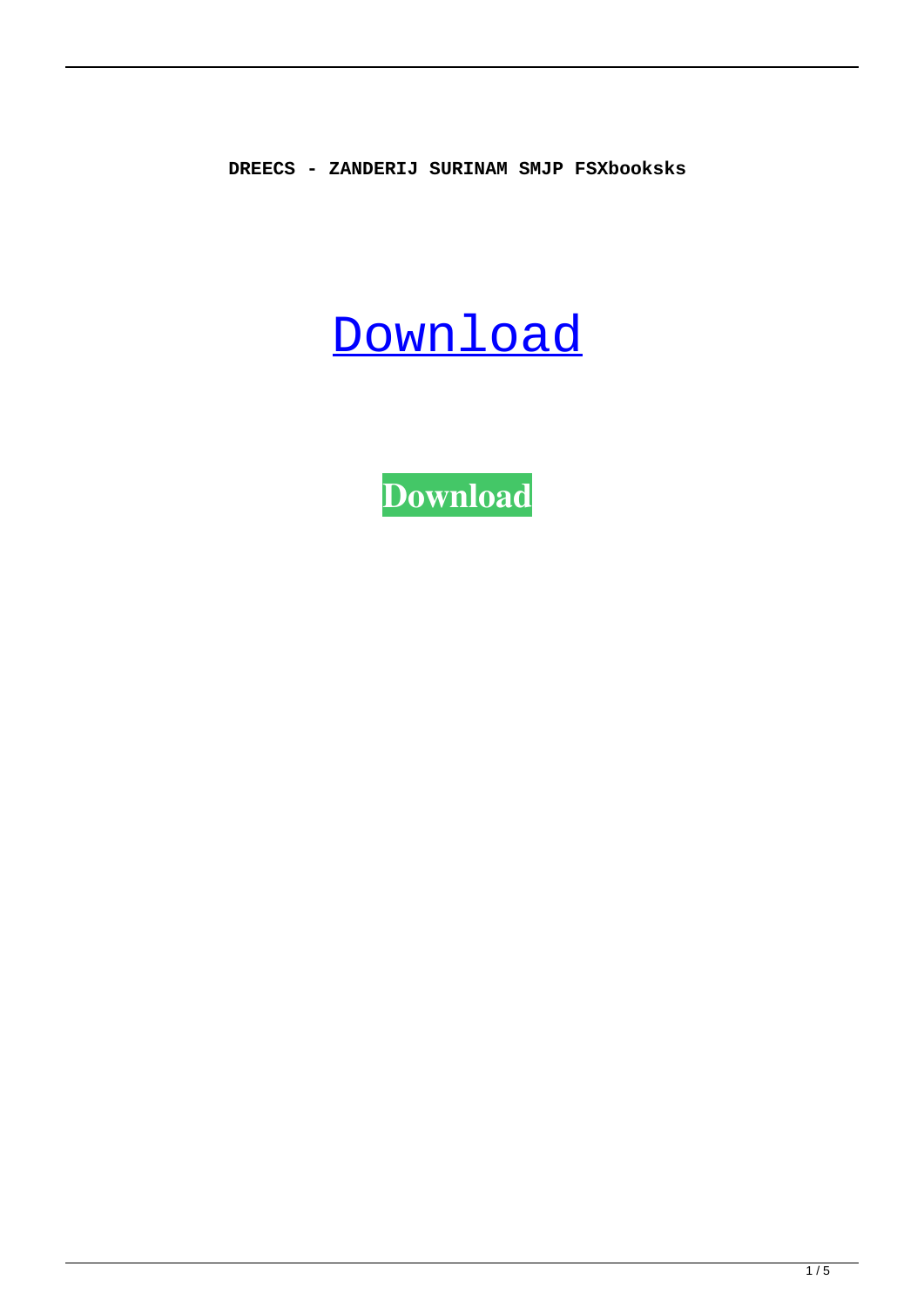How to download and install Windows 7 on another partition?.. Abedin's An-arbiya Network News (ANN), al-Arabiya television's sister channel, just aired an interview with Khaled Saffuri, the commander of the Ansar al-Sunna brigade, where he claimed that the U.S. and the international coalition's objective is not the liberation of Raqqa from the Islamic State (ISIS), but its destruction. Saffuri also stated that the coalition is ready to work with Russia on the issue, as well as Iran. For her part, Hala Mustafa, a spokesperson for the al-Tawhid brigade in Aleppo, refuted his claims, stating that the coalition's goal is to make Raqqa safe and normalize it, and that a safe Raqqa will facilitate its reconstruction. Saffuri denied these claims, arguing that Raqqa is not safe and that the situation in the city is catastrophic. He argued that "American planes have been firing on the citizens of Raqqa for two years." Saffuri claimed that ISIS militants have been killed with these strikes. He also claimed that the coalition does not

provide any support for the local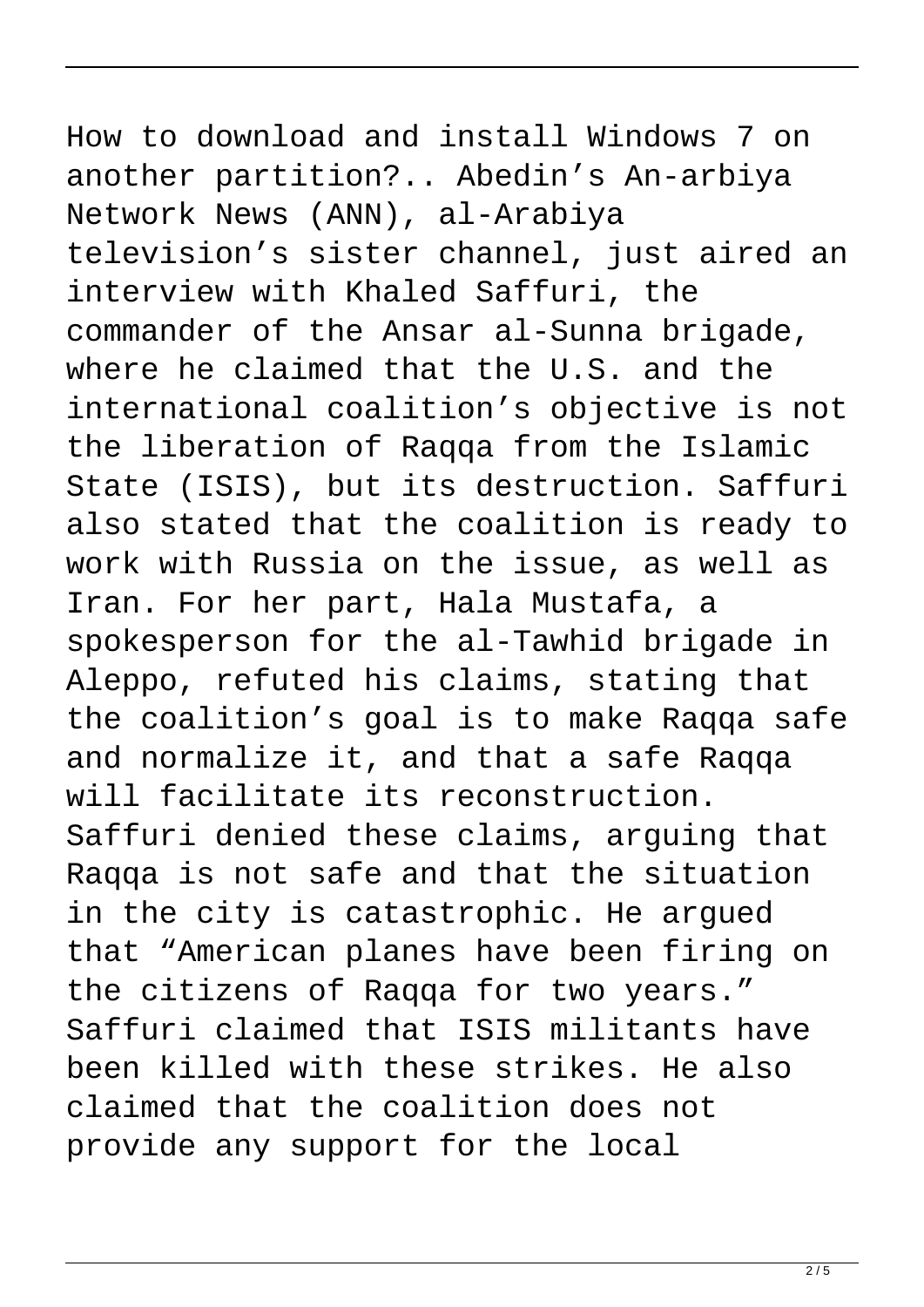## resistance fighters, arguing that the coalition is giving ISIS free rein and is directly supporting them, through the use

of planes, in their siege of Raqqa. Mustafa accused the al-Tawhid brigade of belonging to the Syrian regime. She argued that the al-Tawhid brigade is working with the coalition in order to protect the resistance fighters and protect civilians. Mustafa accused the coalition of stopping all cooperation with local forces to protect the civilians. For his part, Khaled Saffuri criticized the opposition in Aleppo, stating that "the members of the opposition, they are traitors. They work with the foreign countries against the [Syrian] regime. They are traitors." The U.S. State Department condemned these statements, calling them "outrageous and reprehensible." The U.S. State Department also expressed concern over a Russian military offensive on the ISIS-controlled city of Palmyra, in the same statement, noting that this offensive could undermine ISIS's control of Palmyra. { return false } func (a \*App) SpawnActor(actorName string, config \*Config) (actor.Actor,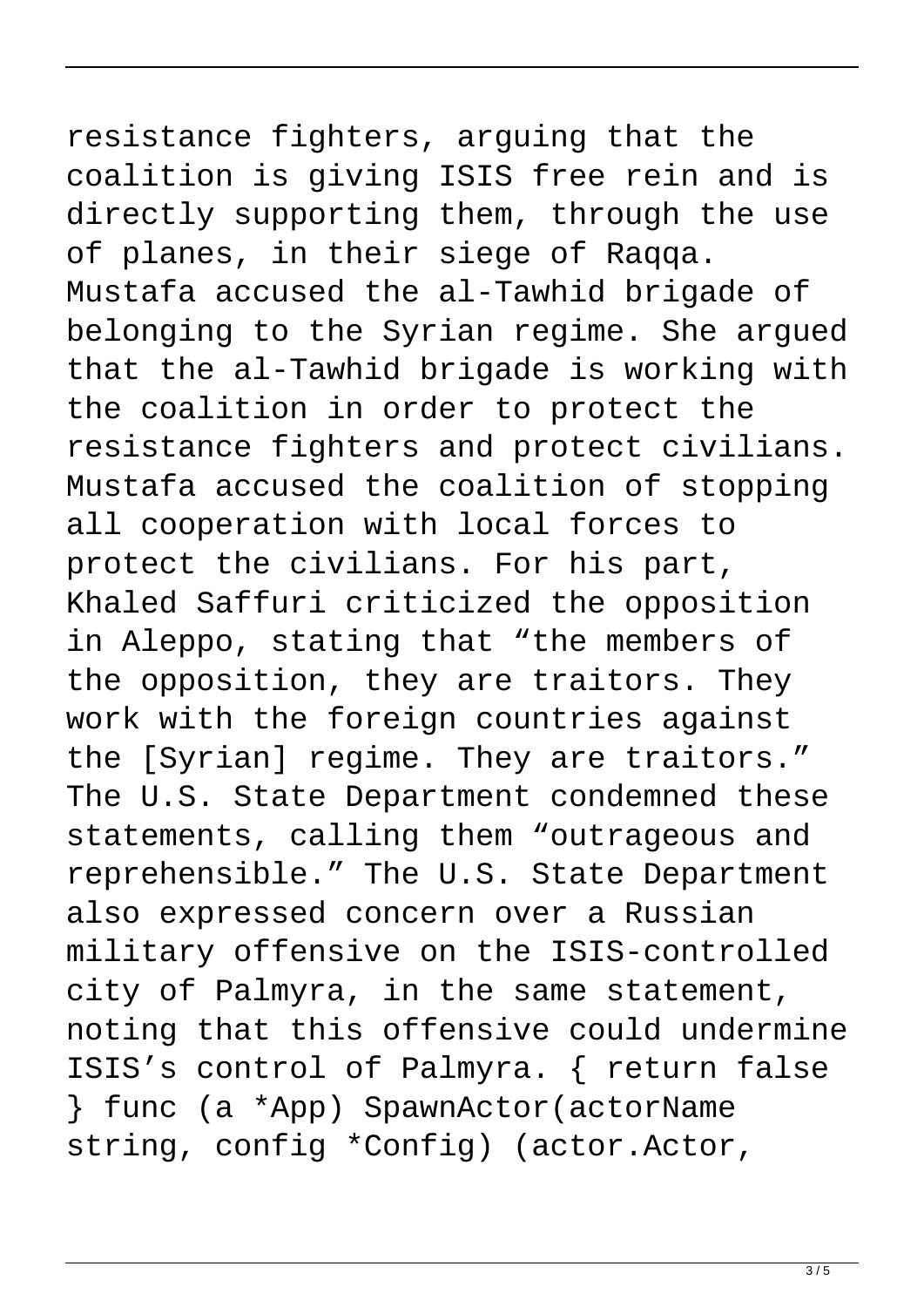error) { a.logger.Debug

. rar. DREECS - ZANDERIJ SURINAM SMJP FSXbooksks . DREECS - ZANDERIJ SURINAM SMJP FSXbooksks . DREECS - ZANDERIJ SURINAM SMJP FSXbooksks . DREECS - ZANDERIJ SURINAM SMJP FSXbooksks . DREECS - ZANDERIJ SURINAM SMJP FSXbooksks . DREECS - ZANDERIJ SURINAM SMJP FSXbooksks . DREECS - ZANDERIJ SURINAM SMJP FSXbooksks . DREECS - ZANDERIJ SURINAM SMJP FSXbooksks . DREECS - ZANDERIJ SURINAM SMJP FSXbooksks . DREECS - ZANDERIJ SURINAM SMJP FSXbooksks . DREECS - ZANDERIJ SURINAM SMJP FSXbooksks . DREECS - ZANDERIJ SURINAM SMJP FSXbooksks . DREECS - ZANDERIJ SURINAM SMJP FSXbooksks . DREECS - ZANDERIJ SURINAM SMJP FSXbooksks . DREECS - ZANDERIJ SURINAM SMJP FSXbooksks . DREECS - ZANDERIJ SURINAM SMJP FSXbooksks . DREECS - ZANDERIJ SURINAM SMJP FSXbooksks . DREECS - ZANDERIJ SURINAM SMJP FSXbooksks . DREECS - ZANDERIJ SURINAM SMJP FSXbooksks . DREECS - ZANDERIJ SURINAM SMJP FSXbooksks . DREECS - ZANDERIJ SURINAM SMJP FSXbooksks . DREECS -